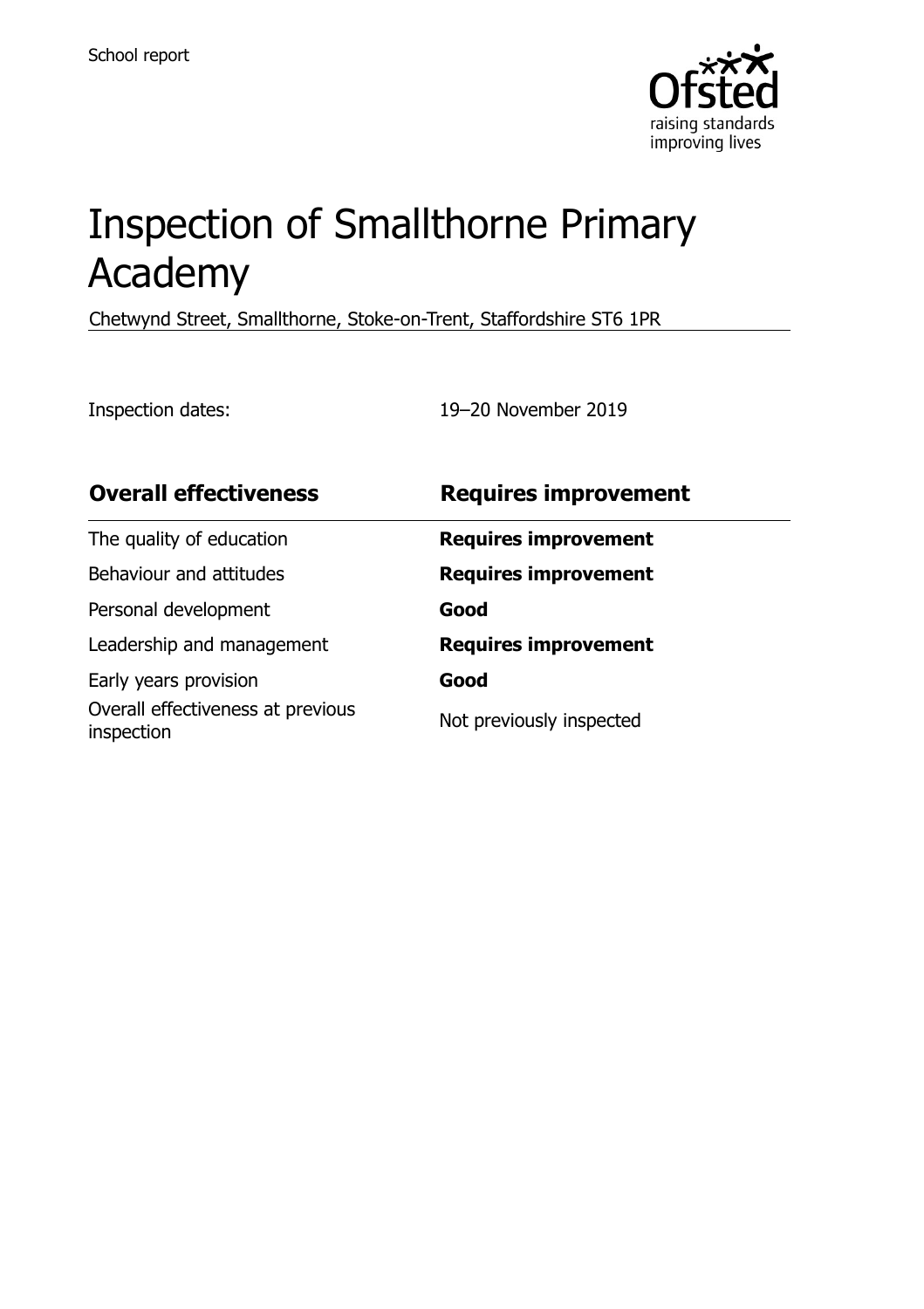

## **What is it like to attend this school?**

This is a warm and welcoming school where pupils feel safe and valued. Caring relationships exist between staff and pupils and among pupils. Pupils say, 'Everyone knows everyone and we all look after each other.'

Leaders and staff are determined for pupils to do well. This has resulted in some positive changes across the school. Leaders and staff have worked together effectively to develop aspects of pupils' learning. However, they are very aware that there is more work to be done.

Behaviour is positive around the school and there is a calm atmosphere. However, pupils do not always listen well in lessons and they do not always focus well on their work. This happens too often and slows down pupils' learning. This frustrates other pupils who are keen to get on with their work.

Pupils have a clear understanding of the different types of bullying. They say that when it does happen, staff deal with it immediately and effectively.

Most parents and carers are positive about the school. They say that their children are cared for and feel safe. Parents value the work of the staff and the support that they give to the children.

### **What does the school do well and what does it need to do better?**

In some areas of the curriculum, including mathematics, learning is well ordered. Teachers are clear about what to teach, when to teach it and the order in which it needs to be taught. This helps teachers to plan lessons that build on what pupils have learned before. In these subjects, pupils remember what they have been taught and they can talk about it confidently.

In other subjects, the order of learning is not as well planned. Teachers are unclear what pupils have learned in the past. Therefore, lessons do not always build on what pupils have learned before. Pupils are not achieving as well as they could in these subjects. Currently, leaders with responsibility for these curriculum areas do not possess sufficient subject knowledge and the essential skills required to develop their subject.

When children join the Nursery and Reception classes they settle quickly and enjoy being in school. This is because the school works closely with families, even before their children start school. Staff maintain strong links with families throughout the early years. Parents value this. From the very start of Nursery, children learn lots of new things quickly. Activities build on what children already know. Teachers make learning interesting. Positive, caring relationships exist between staff and children. Children are confident, and they enjoy speaking about their learning to adults. The early years classrooms and outdoor areas are well resourced and colourful, and help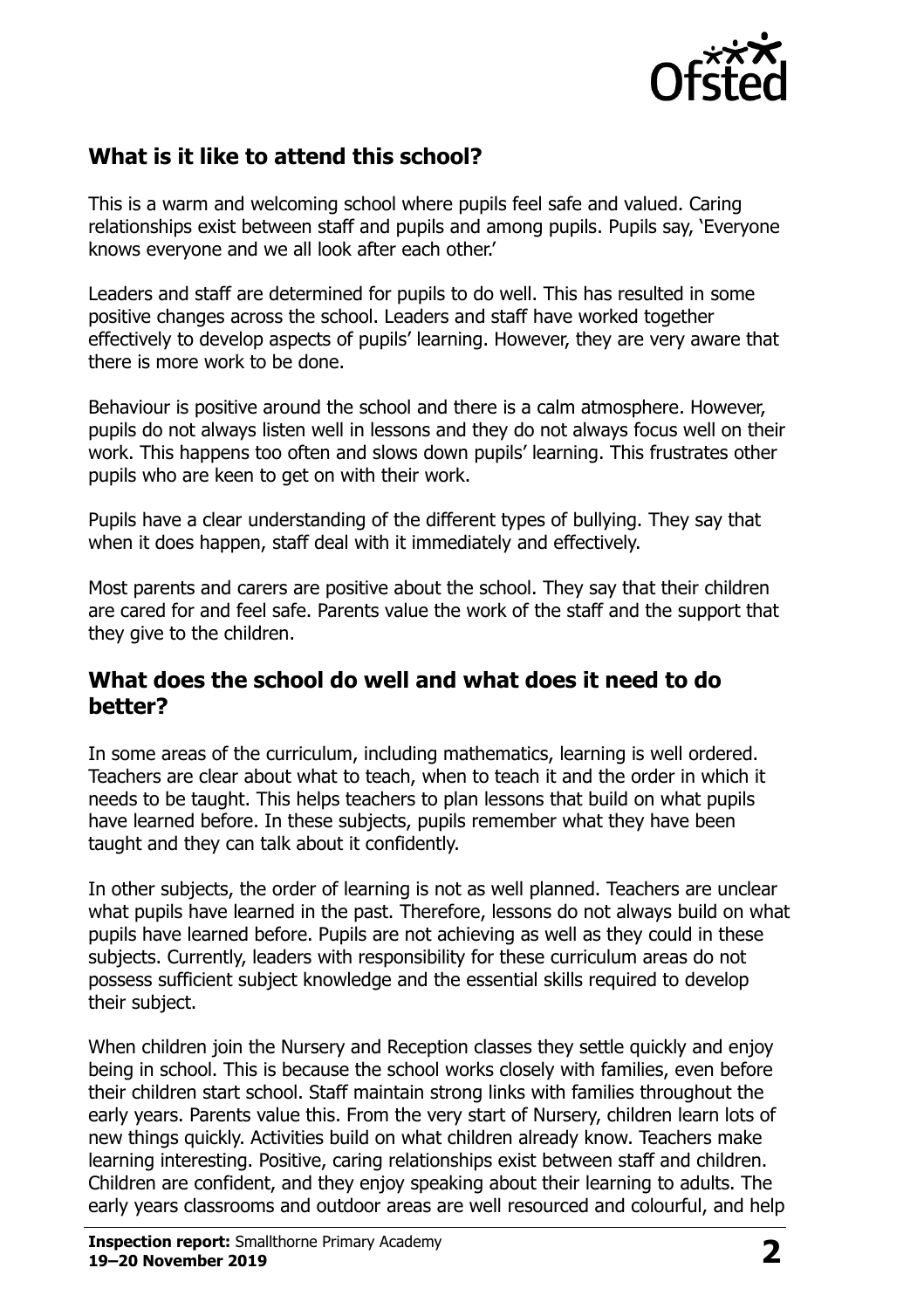

children to learn.

Teachers plan work that is matched to the needs of most pupils. As a result, these pupils can complete their work independently with an appropriate level of support. However, teachers do not always set work that is matched to the needs of pupils who require additional support. This includes those pupils with special educational needs and/or disabilities (SEND). As a result, these pupils do not always achieve as well as they could.

Teaching assistants support groups of pupils or individuals in lessons. Where this is effective, pupils understand what they are doing and are prompted when they are stuck. However, some teaching assistants do not pick up errors or step in quickly enough when pupils need help.

Pastoral care is a strength of the school. Staff know all the pupils by name and they take great care of them. They provide extra help in many ways, particularly for disadvantaged pupils. Pupils trust staff and know that they are cared for. The school supports pupils who display challenging behaviour very well. Every day is a new start.

Pupils enjoy sharing stories and talking about books. Most pupils read with confidence from an early age. However, not all staff teach phonics well. Consequently, some pupils fall behind with their reading and require extra help.

Staff organise a wide range of trips, clubs and special events. This makes learning interesting. Pupils are very excited about the residential trip to Stanley Head. Pupils relish the opportunity to compete against other schools in sporting competitions. From a very young age, pupils understand how to keep themselves safe online. They also speak confidently about the importance of healthy eating and exercise.

Senior leaders are working hard to improve the school. They are supported by those responsible for governance to bring about improvements. Staff feel valued and listened to. They agree that leaders are considerate of their well-being. Staff appreciate this immensely.

## **Safeguarding**

The arrangements for safeguarding are effective.

Keeping pupils safe is the school's highest priority. Leaders check staff's suitability to work with children before they start to work at the school. Staff are aware that safeguarding is the responsibility of everyone. Pupils say they feel safe because their teachers look after them and the school site is secure. Leaders have ensured that all staff are well trained. Regular safeguarding updates are provided. As a result, staff know what to do if they have a concern about a pupil's welfare. Pupils get the help they need. Teachers help pupils to understand how to keep themselves safe when in school and when not in school.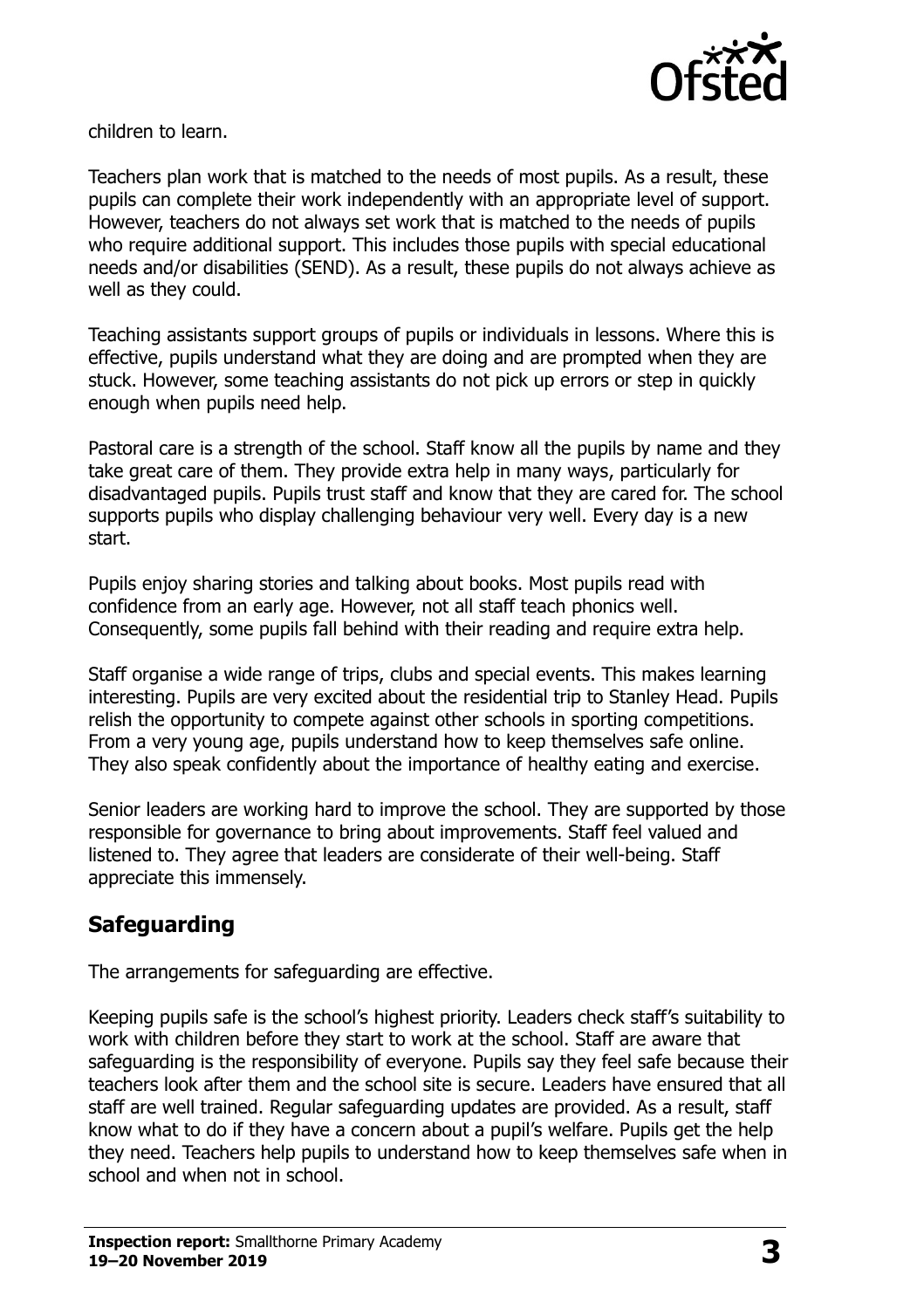

## **What does the school need to do to improve?**

## **(Information for the school and appropriate authority)**

- The school's curriculum is designed and sequenced effectively in some subjects, such as mathematics. However, other subjects are not as well developed. Consequently, pupils do not do as well as they could in these subjects. The school needs to build on the work already started to develop the curriculum further. The curriculum needs to be clearly planned and ordered to build pupils' knowledge and skills over time.
- A few curriculum leaders do not have the subject knowledge, skills and expertise required to lead their curriculum areas effectively. As a result, curriculum leaders do not make sure that the curriculum is designed and delivered to meet pupils' needs. The school needs to ensure that curriculum leaders have the capability to plan, implement and monitor an effective curriculum.
- Low-level, unacceptable behaviour disrupts pupils' learning too often. The school needs to further develop consistent, positive attitudes towards learning. This will ensure that all pupils can learn, and all teachers can teach without interruption.
- At times, the work set by teachers is not closely matched to the needs of pupils who require additional support, including pupils with SEND. Consequently, these groups of pupils do not do as well as they could. Staff need to make sure that these pupils are secure in their basic knowledge and skills before moving them on to more complex areas of learning. This will support these pupils to become independent learners.
- The contribution made by teaching assistants to pupils' learning is variable. Some teaching assistants provide good levels of support, but others lack the expertise to aid pupils' progress. The school needs to ensure that teaching assistants have the necessary skills and knowledge to support pupils with their learning.

### **How can I feed back my views?**

You can use [Ofsted Parent View](http://parentview.ofsted.gov.uk/) to give Ofsted your opinion on your child's school, or to find out what other parents and carers think. We use Ofsted Parent View information when deciding which schools to inspect, when to inspect them and as part of their inspection.

The Department for Education has further quidance on how to complain about a school.

If you're not happy with the inspection or the report, you can [complain to Ofsted.](http://www.gov.uk/complain-ofsted-report)

## **Further information**

You can search for [published performance information](http://www.compare-school-performance.service.gov.uk/) about the school.

In the report, '[disadvantaged pupils](http://www.gov.uk/guidance/pupil-premium-information-for-schools-and-alternative-provision-settings)' refers to those pupils who attract government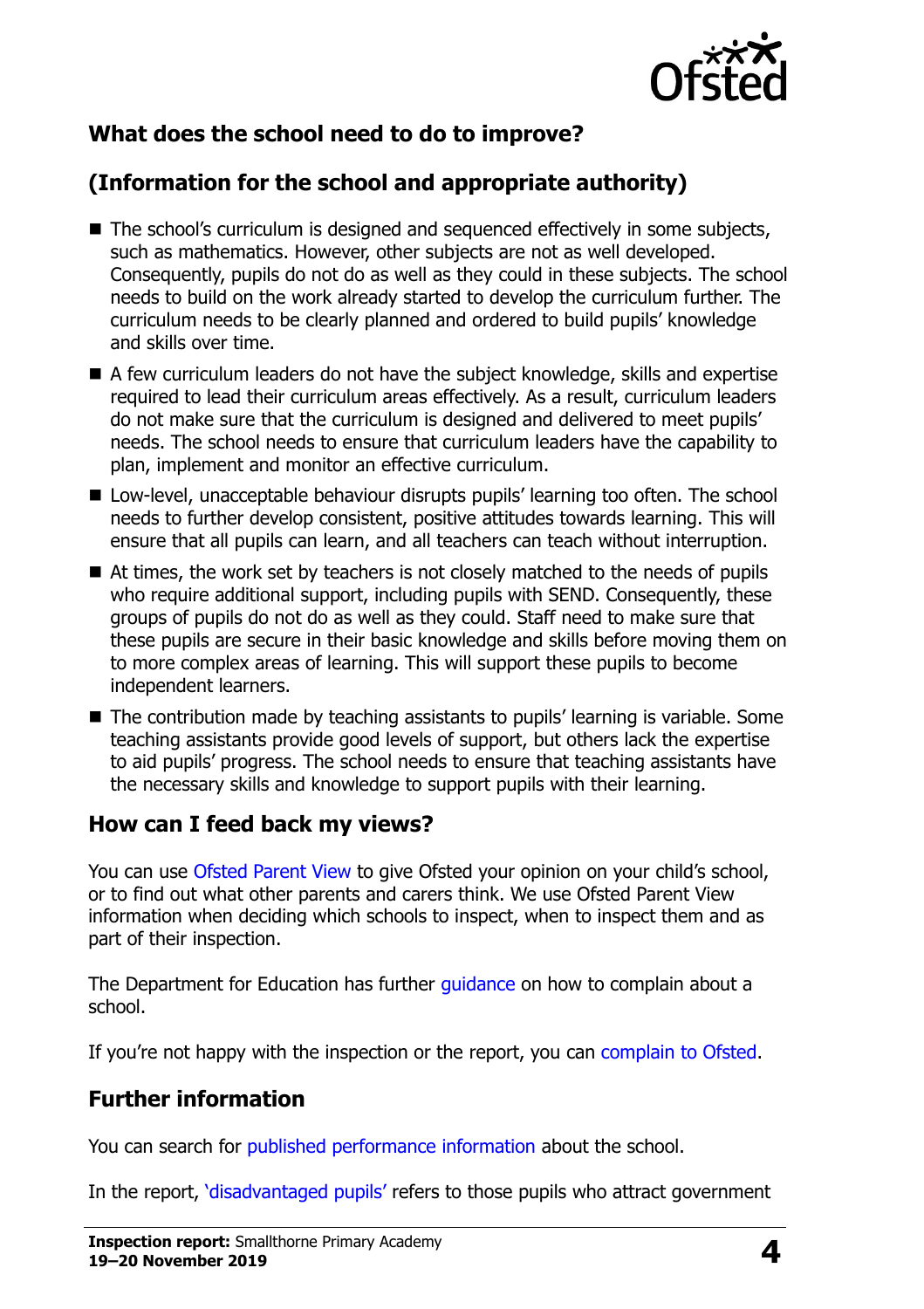

pupil premium funding: pupils claiming free school meals at any point in the last six years and pupils in care or who left care through adoption or another formal route.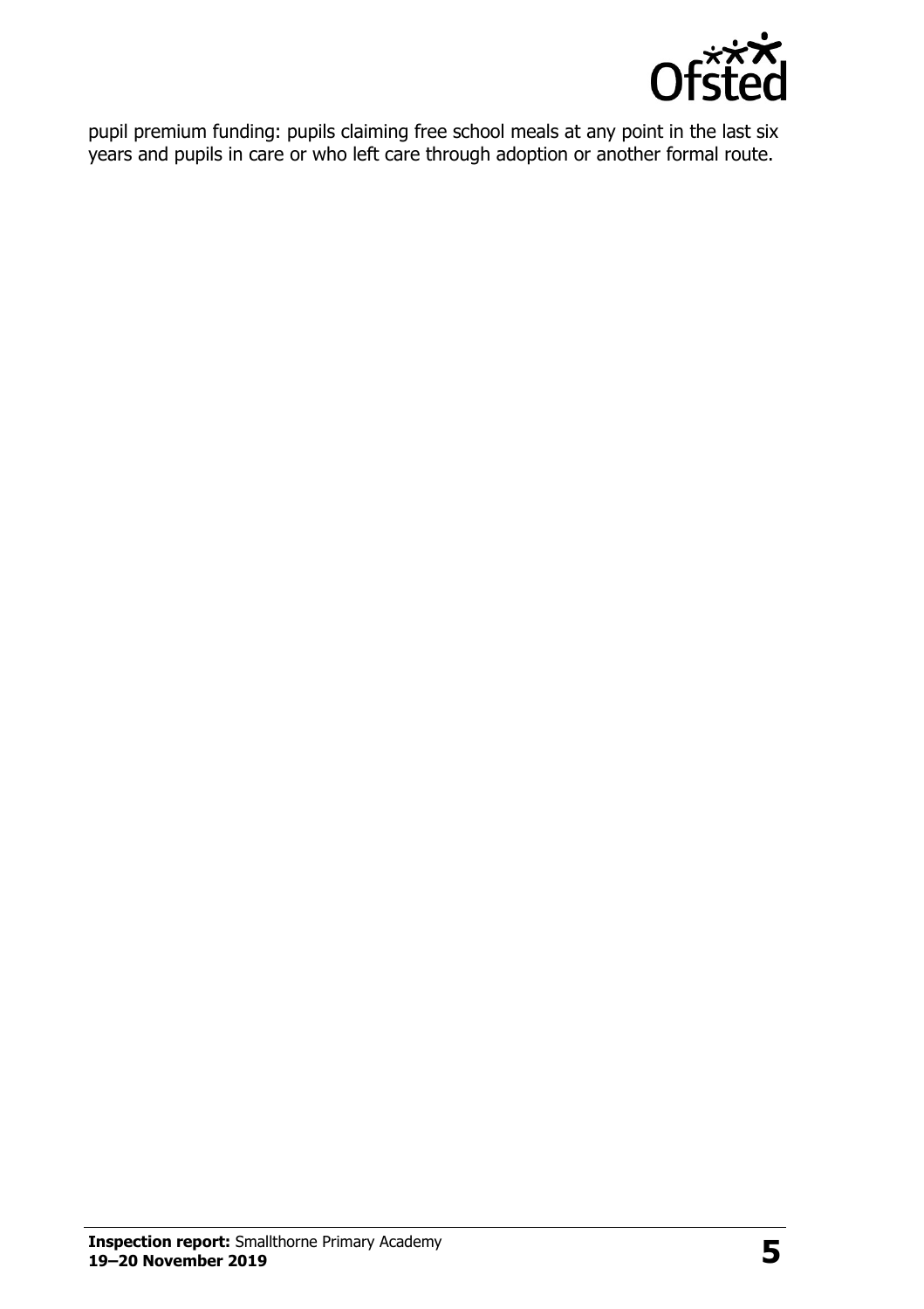

## **School details**

| Unique reference number             | 142207                        |
|-------------------------------------|-------------------------------|
| <b>Local authority</b>              | Stoke-on-Trent                |
| <b>Inspection number</b>            | 10130584                      |
| <b>Type of school</b>               | Primary                       |
| <b>School category</b>              | Academy converter             |
| Age range of pupils                 | 3 to 11                       |
| <b>Gender of pupils</b>             | Mixed                         |
| Number of pupils on the school roll | 238                           |
| <b>Appropriate authority</b>        | Board of trustees             |
| <b>Chair of trust</b>               | Melanie Sproston              |
| <b>Principal</b>                    | Dilesh Parmar                 |
| Website                             | www.smallthorneprimary.org.uk |
| Date of previous inspection         | Not previously inspected      |

## **Information about this school**

- Smallthorne Primary Academy converted to become an academy school on 1 January 2017. When its predecessor school, Smallthorne Primary School, was last inspected by Ofsted, it was judged to be good overall.
- The school is part of the City Learning Trust.
- The school has a breakfast club, operating on the school site. This provision is managed by the school.
- There is an after-school club operating on the school site. This provision is inspected separately by Ofsted.

## **Information about this inspection**

We carried out this inspection under section 5 of the Education Act 2005.

- We held meetings with the executive principal for primaries, the interim principal and the assistant principal. We met with four members of the local governing committee, including the chair, and the vice-chair of the board of trustees. We also met with the chief executive officer.
- We held meetings with the special educational needs coordinator (SENCo) and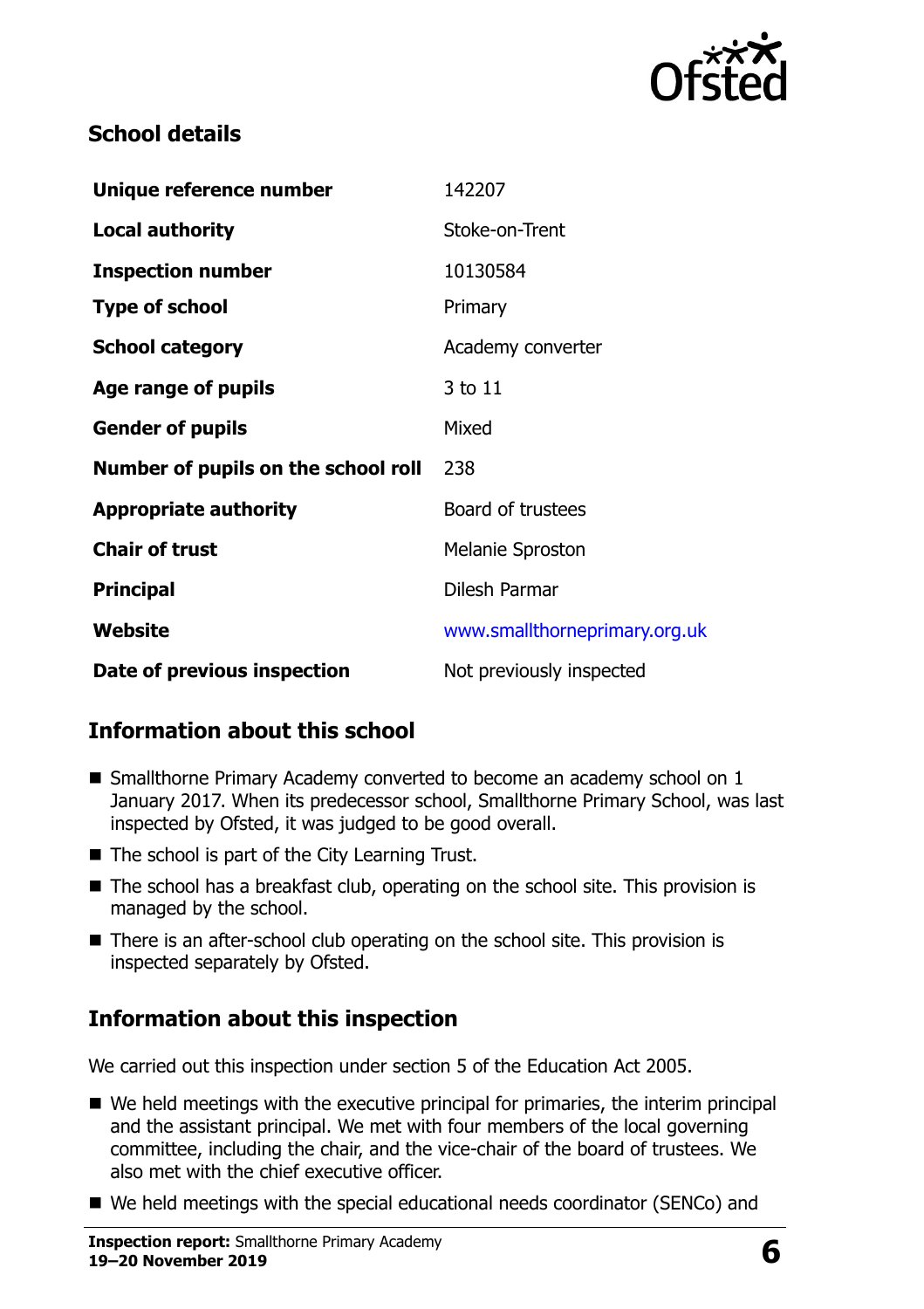

the early years, attendance and behaviour leads.

- As part of the inspection, we looked in depth at reading, mathematics, design and technology, and history. We met with groups of pupils, curriculum leaders and teachers to talk about the quality of education at the school.
- We made visits to classrooms. Many of these visits were with curriculum leaders or senior leaders.
- We listened to several groups of pupils read.
- We spoke with pupils formally and informally about their learning and experiences at school. We looked at pupils' work in a range of different subjects to see how well the curriculum is implemented. A group of pupils accompanied us on a walk around the school.
- Documents relating to safeguarding were checked, including the checks that leaders make on staff's suitability to work with children prior to employment. We checked that safeguarding policies and procedures are implemented effectively across the school.
- We talked to parents after school. We considered the 13 responses to Ofsted's online questionnaire, Parent View, and the eight free-text responses received during the inspection.
- We considered the nine responses to Ofsted's staff survey.
- We considered a range of documentation provided by the school. We looked at the school's self-evaluation, school development plan, school policies, curriculum documents, published information about pupils' performance, behaviour records, attendance records and minutes of local governing committee meetings.
- We looked at published information on the school's website.

#### **Inspection team**

Wayne Simner, lead inspector **Her Majesty's Inspector** 

Rebecca Nash **Contact Contact Contact Contact Contact Contact Contact Contact Contact Contact Contact Contact Contact Contact Contact Contact Contact Contact Contact Contact Contact Contact Contact Contact Contact Contact**